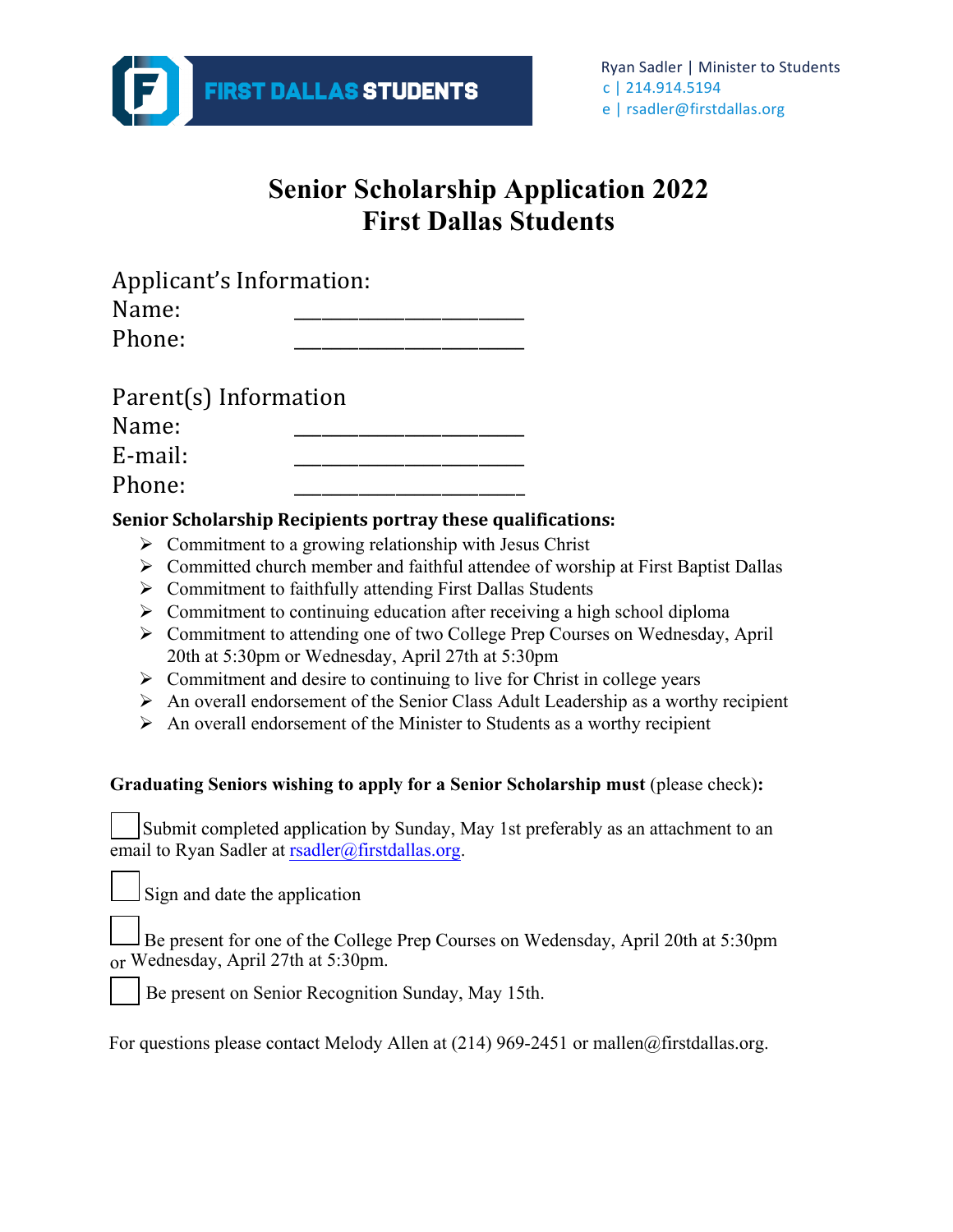

**Short Answer Questions:** 

**1.** Write a paragraph detailing how/when/where you became a follower of Jesus Christ (3-4 sentences).

2. Share a few significant moments of spiritual formation from your life (what has happened that has helped you grow as a follower of Christ?).

- **3.** List two people who have helped you grow in your relationship with Christ and share how God used them to impact your life.
- **4. Do you attend church worship services at First Dallas on a regular basis?**

| Yes | No |  |
|-----|----|--|
|     |    |  |

- **Please elaborate:**
- **5.** Do you attend First Dallas Student's weekly programming and events on a regular **basis?**

| 37<br>~~<br>765 | υ<br>- |
|-----------------|--------|
|                 |        |

**Please elaborate:**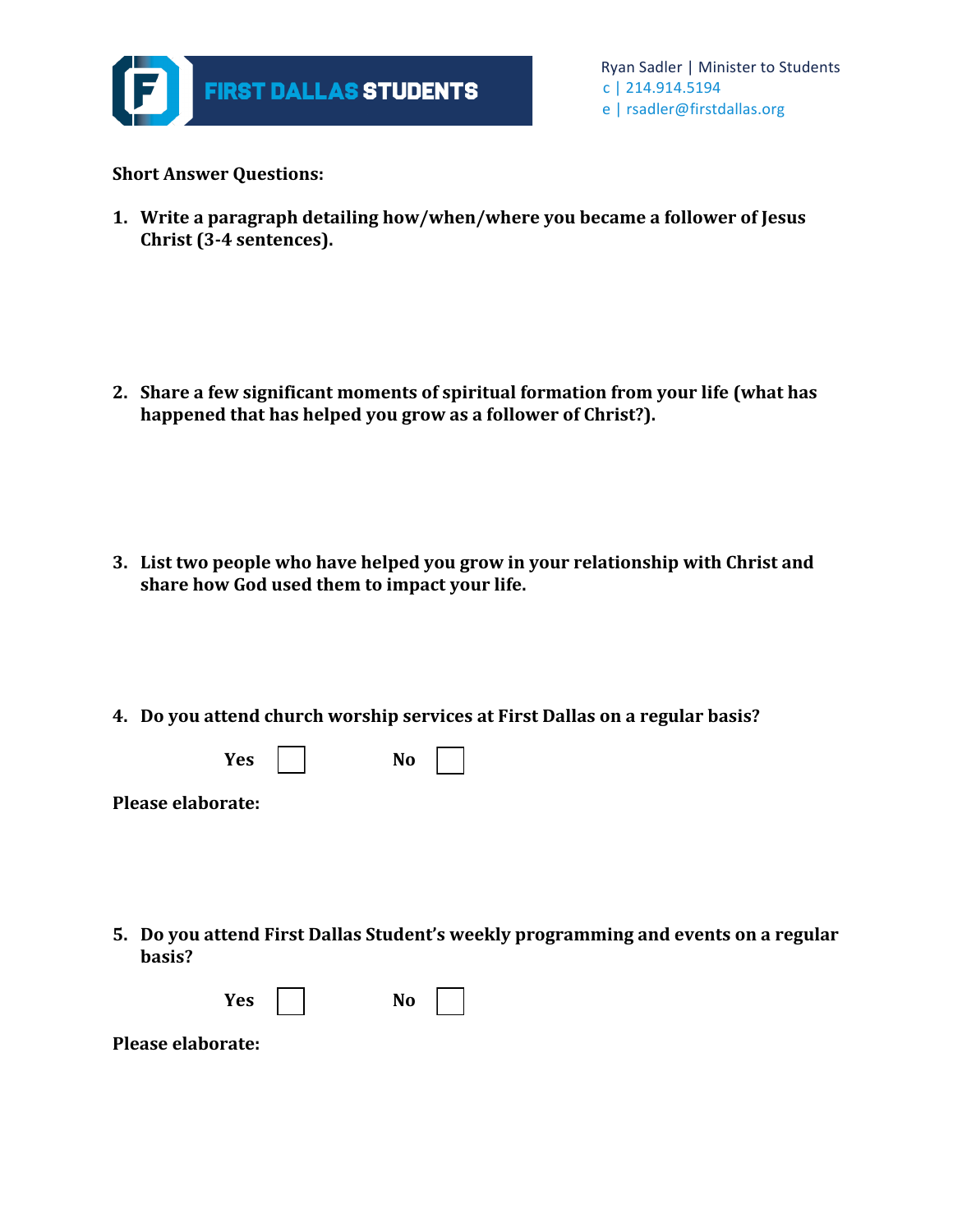

- **6.** Please share the value of First Baptist Dallas (the church) to your spiritual growth **as a Christian.**
- **7.** Please share how First Dallas Students (the youth ministry) has impacted your **life.**
- **8. Why do you believe you should be a recipient of a Senior Scholarship?**
- **9.** In 250 words or less please share what it means to be a follower of Jesus Christ and how this will impact the life you live and the decisions you make in your **college years.**

**Applicant Signature: \_\_\_\_\_\_\_\_\_\_\_\_\_\_\_\_\_\_\_\_\_\_\_\_\_\_\_\_\_\_\_\_\_\_\_\_\_\_\_\_**

**Printed Name:**